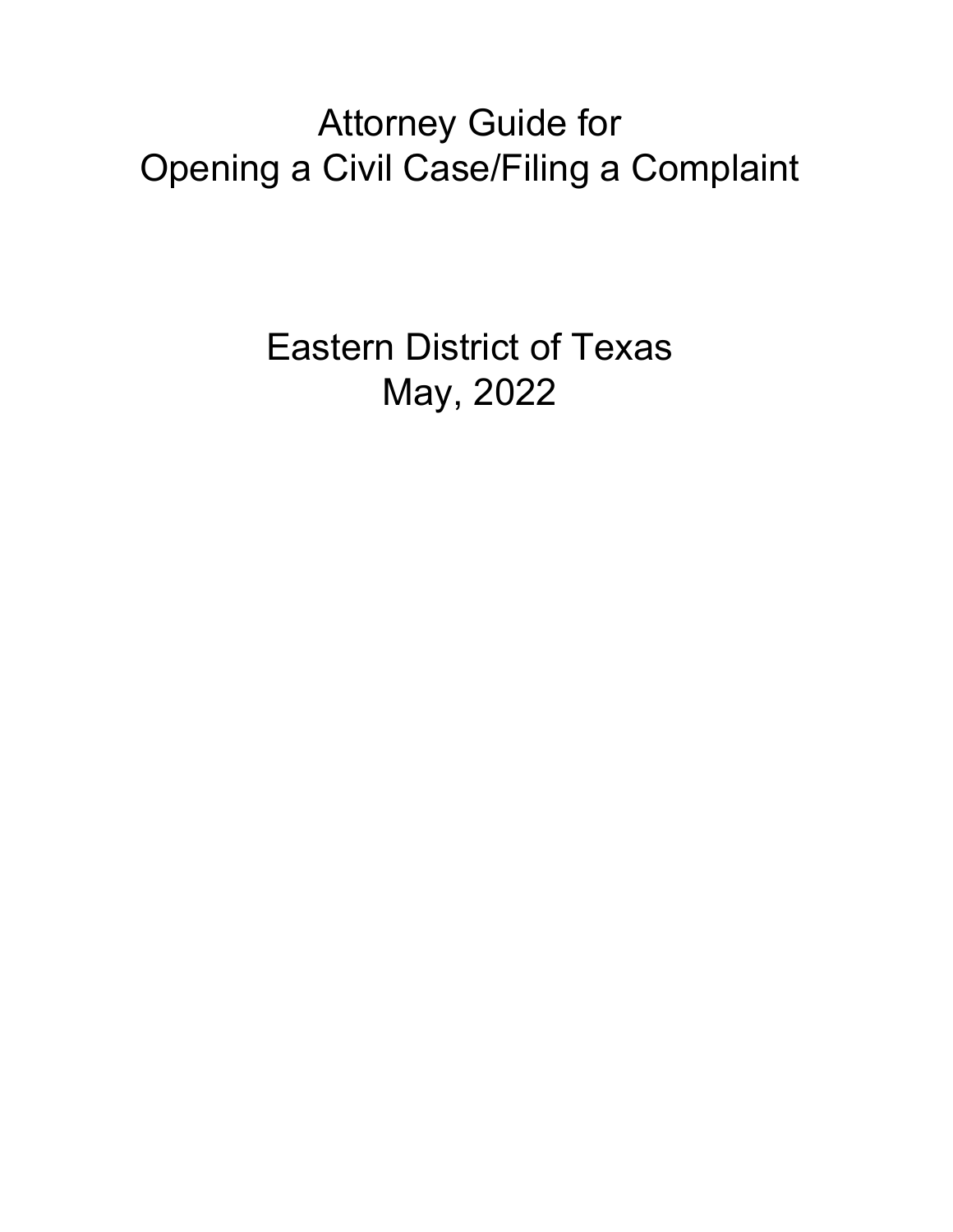#### **INTRODUCTION**

You must open your own public civil cases and electronically file (e-file) the initial pleading. (You may pay the filing fee online with a credit card or indicate that the case is being filed in forma pauperis or the filing fee is waived. (You must submit a sealed civil case complaint to the clerk in paper.)

You must complete the **entire** process at one time - open the case and file the complaint or other initial pleading. Even if you make an error during case opening, including while entering parties, if you can get the case opened and docket an event to it, do not open another case for the same complaint. (The clerk will assist you by correcting the errors within one business day.)

As docketing uses your browser's cookies to store filing information, *do not* click the back button once you have been redirected to the Pay.gov site to enter your payment information. Doing so and proceeding forward again could result in the loss of all the data entry entered in prior screens or your credit card being charged twice. (If double-billing occurs, please call the clerk's finance office at 903-590-1000.)

#### **FILING SUMMARY**

1. Open case with attached complaint and civil cover sheet. If you file the initial document with an accompanying Motion to Proceed Informa Pauperis, do not file the motion/application to proceed in forma pauperis as an attachment to the complaint. You must file the motion/application to proceed in forma pauperis as a separate document using the appropriate motion event.

2. Email the summons to the appropriate clerk's office as a PDF document. The case number must be clearly noted on the summons. The email addresses are listed below:

| Tyler     | newcasetyl@txed.uscourts.gov |
|-----------|------------------------------|
| Beaumont  | newcasebmt@txed.uscourts.gov |
| Marshall  | newcasemsh@txed.uscourts.gov |
| Lufkin    | newcaseluf@txed.uscourts.gov |
| Sherman   | newcaseshm@txed.uscourts.gov |
| Texarkana | newcasetxk@txed.uscourts.gov |

3. The summons will be returned to you via email.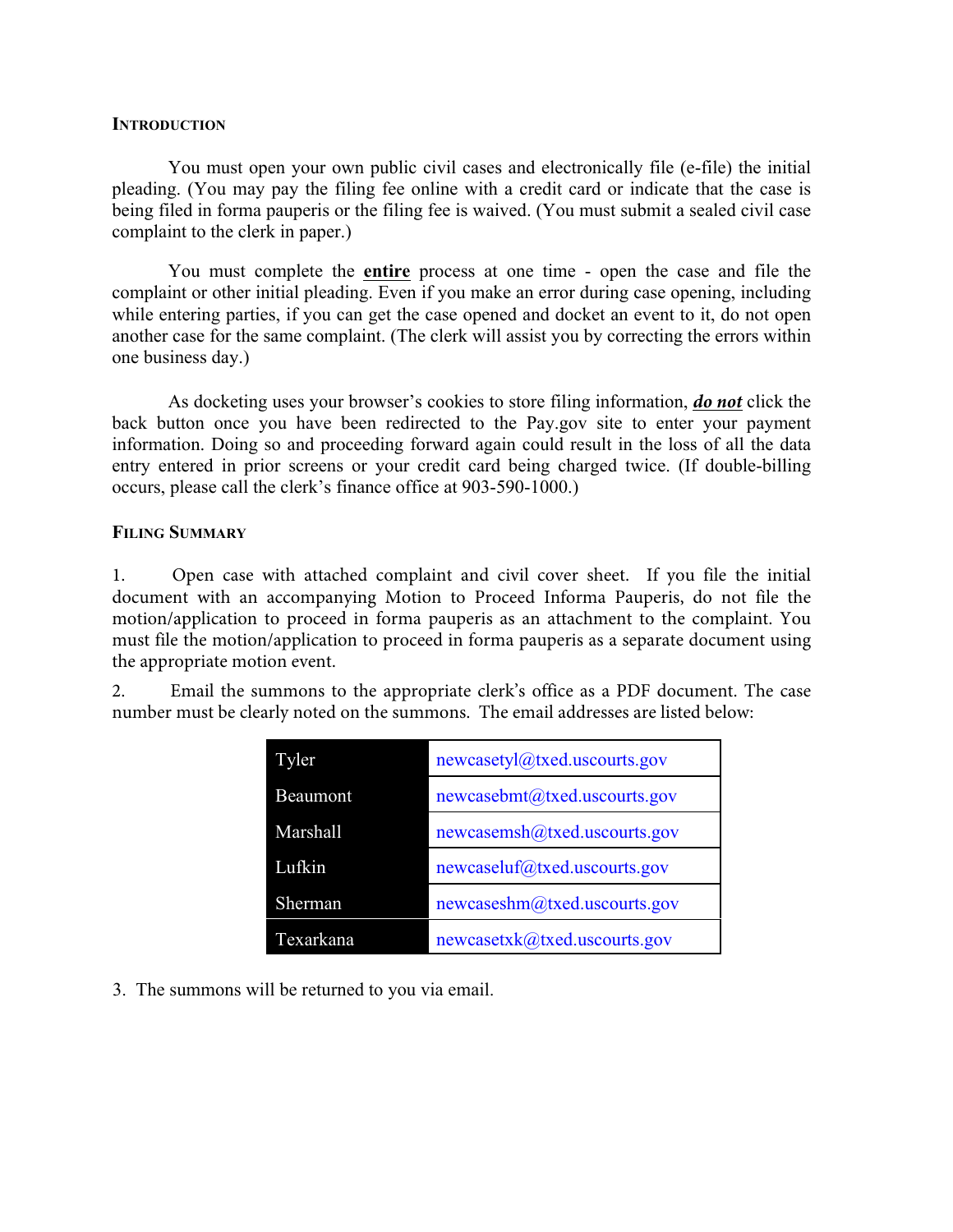# **CASE OPENING INSTRUCTIONS**

1. Once you are logged in via your PACER credentials to e-file, click the Civil option from the main menu.

2. Click on the Open a Civil Case hyperlink, and receive a notice that the complaint must be filed the same day that the case is opened. Click <Next>.

3. Enter the requested data: Office (select the correct division from the pull down menu); case type =  $cv$ ; ignore the Lead case number and Association type; if the case is a removal from state court, fill in the Other court name and Other court number; ignore the Related cases box even if you noted a related case on the civil cover sheet. This field is reserved for court use if a judge agrees cases are related and wishes for the clerk to set a cross-case hyperlink. Click <Next>.

4. Using your civil cover sheet as a guide, enter the requested data. NOTE: Demand (\$000) is a number representing the dollar amount demanded in thousands, up to four digits. For example, enter \$10,000 as 10. If there is no dollar demand, leave blank. Click <Next>. If you receive a message regarding an invalid combination of entries, simply correct one or more fields and continue.

# **Adding Parties**

5. Review the party addition standards found in Appendix A. Then search the database for existing parties. (If you add a party that already exists, the database will soon be cluttered with duplicate names, and it will become very difficult to query by name.) Begin by searching to see if the party already exists. If the party is anyone other than an individual, (e.g., a company, university, municipality), enter the entire name in the Last name field. (Type the last name or the first few letters of the last name and click the Search button.)

a. If the party you searched for already exists in the database, click the party in the Search Results box and then <Select Party>. Alternatively, you may either search again or click Create New Party. To search again, simply type in a new Last or First name and click the Search button again.

b. If the party doesn't exist in the database, enter the party name and select <Add Party>. Please see Appendix A for party name addition standards (e.g., do not enter party names in ALL CAPS unless the party's name is an acronym).

6. Then complete the party information screen, **but never enter an email address for a party** (emails may only be added via the ECF registration process):

a. Select the role of the party (plaintiff, defendant, etc.) and if party text appears on the complaint (e.g., "as next friend of," "in official capacity,") enter it.

b. If the party is represented by counsel, only enter the party's name (do not add the address).

c. If you are opening a removal case, and the plaintiff is proceeding pro se, you may enter address information for the pro se plaintiff. (If you represent the plaintiff and understand the defendant is pro se, do not enter the address information since the defendant has not appeared in the case yet. The clerk will enter a pro se litigant's address if and when a party later makes a pro se appearance.)

7. Ignore the Corporate Parent button. You will add the corporate parent when you file the corporate parent disclosure statement.

8. If the party has an alias listed on the complaint, (e.g., "formerly known as", "doing business as", "on behalf of"), add it now by clicking the add alias icon.

9. Click <Add New Party>. If you click the Back button you will be required to re-add parties.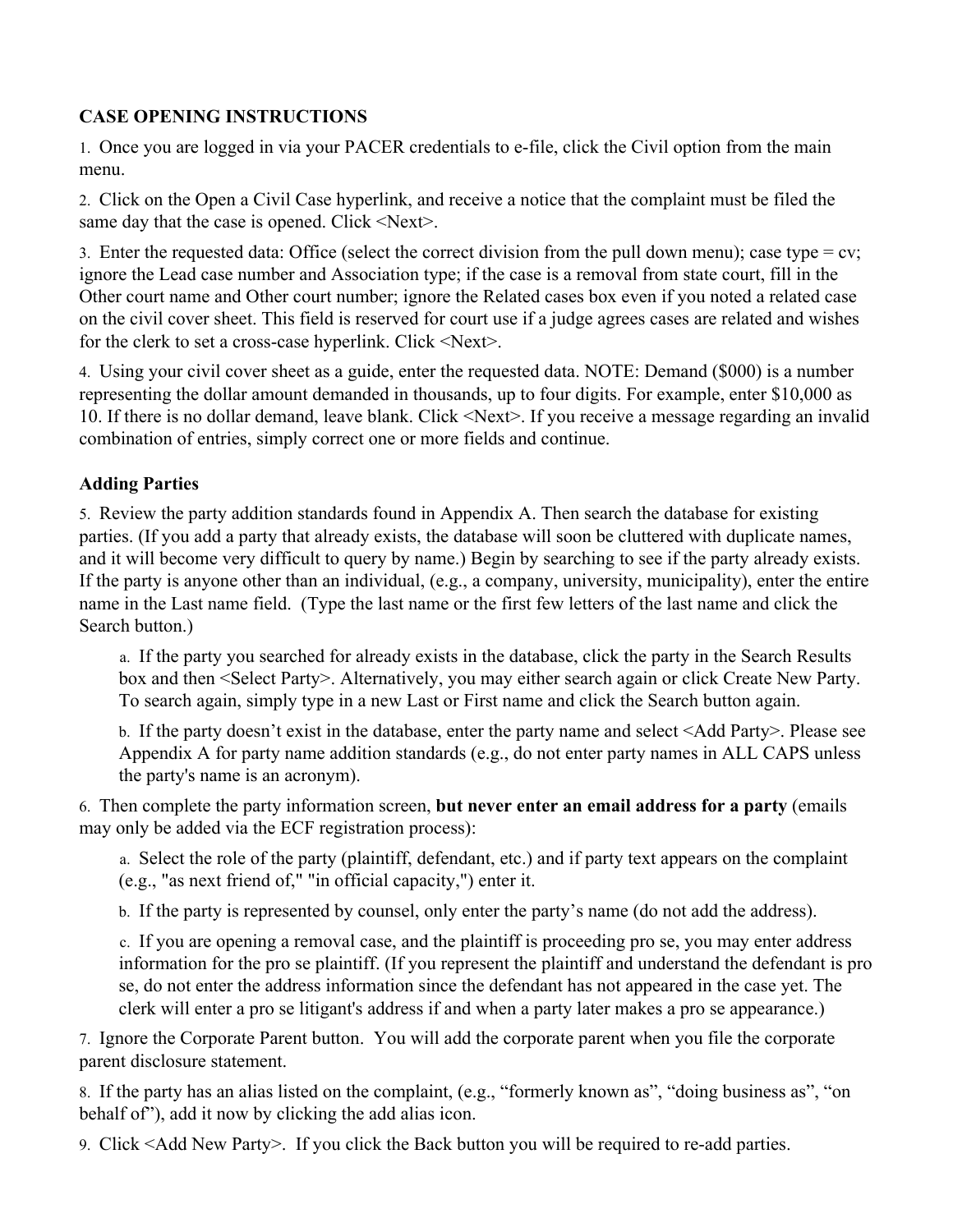10. You will see the party's information appear in the left panel of your screen. If you want to add another party, you must search for the new party name. (If you click on the **<Add New Party>** button, you'll notice nothing happens. ECF *forces* you to search for a party before you can add a new one to the database. If the role type wasn't changed and defaults to the wrong type (e.g., "dft"), click the pencil icon to edit as needed.



The interface becomes a bit intuitive at this point. The more parties you add, the longer the party list grows.

| <b>BECF</b>                                                                                                                                                                                        | Civil | Criminal +         |
|----------------------------------------------------------------------------------------------------------------------------------------------------------------------------------------------------|-------|--------------------|
|                                                                                                                                                                                                    |       |                    |
| <b>Add New Party</b>                                                                                                                                                                               |       | <b>Create Case</b> |
| Collapse All                                                                                                                                                                                       |       | Expand All         |
| Skip Clark dft.<br>Alias <sup>8</sup><br><b>Corporate Parent or other affiliate</b><br>Attorney<br>Tammy R Anderson dft /<br>Alias <sup>8</sup><br>Corporate Parent or other affiliate<br>Attorney |       | 15                 |

If you click on the pencil icon to edit the party screen, make the changes and click <Save Changes> button. If you decide not to make changes, click on the Start a New Search button. Clicking the Back button will require you to re-add parties.

11. Once you have added all of your parties, click the <Create Case> button. You will be asked if you want to proceed. Click Yes. (Note: Local Rule CV-4 Attorneys must electronically file their civil complaints within 24 hours of opening the shell civil case in ECF.) You are now ready to docket the complaint.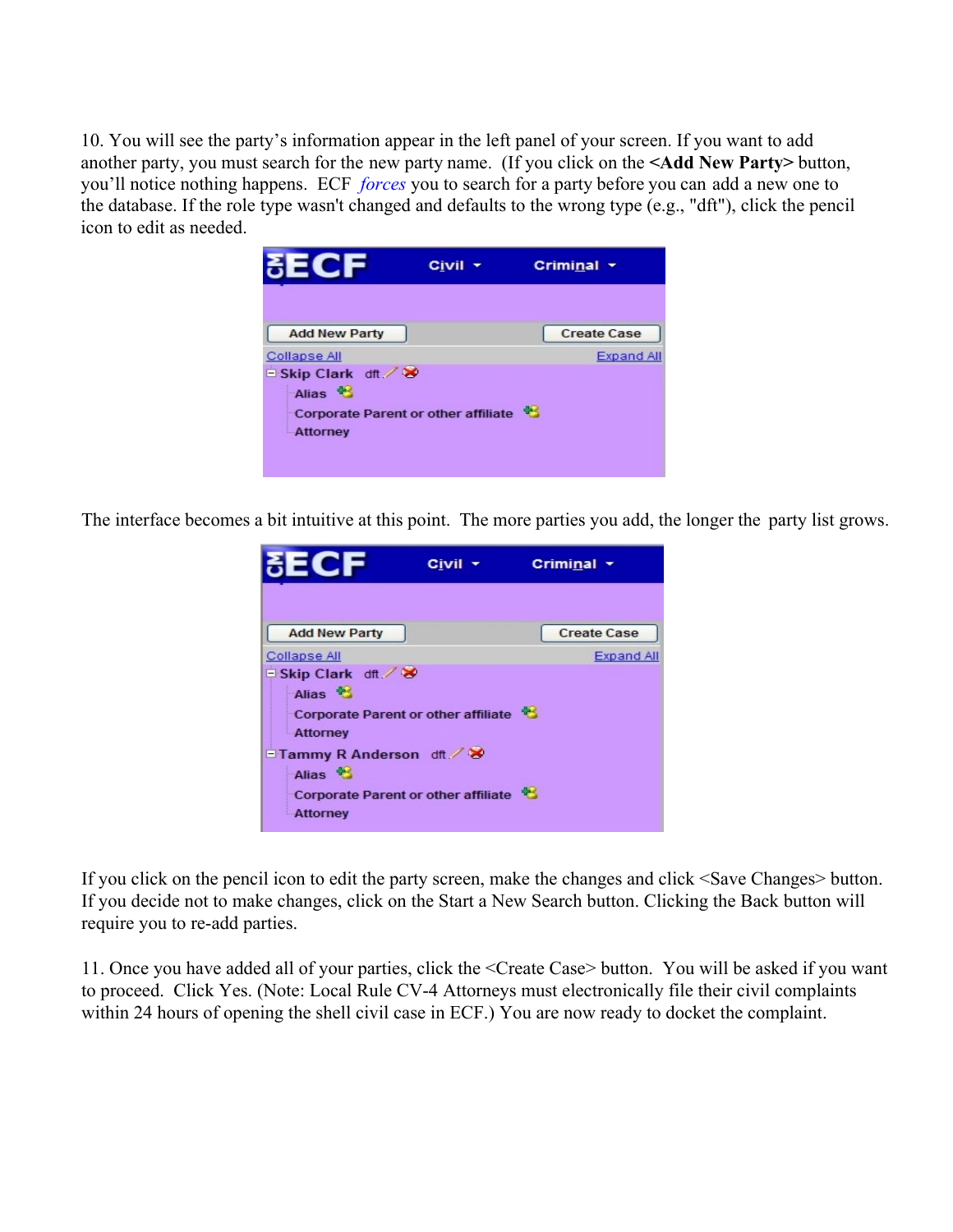# **COMPLAINT DOCKETING INSTRUCTIONS**

- 1. Click the Docket Lead Event? hyperlink. You must docket the lead event.
- 2. Choose the event from the drop down box and click <Next>.
- 3. The case number will be displayed. Do not change this number. Click <Next> and proceed.
- 4. When prompted, select the filer by clicking on the party and then click <Next>. (If you forgot to add a party earlier, you can still add parties now. Simply click on <New Filer>. Repeat the party search/addition steps to add the new filer and complete the party information screen (role, party text, etc., **but never add an email address**.))
- 5. After you select the filer, you will receive a message that allows you to link yourself as the attorney for the party. Select the "lead" and "notice" options that are appropriate. Click <Next>.
- 6. Select the party that the filing is against. You can select one party, use the Ctrl key and select additional parties, or use a radio button to select a group (e.g, All Defendants).
- 7. Add the complaint or removal by clicking Browse and navigating to the directory where your pdf document is stored. Right click on the PDF and choose to view it to ensure you are selecting the right document. Once satisfied, click to insert or double click the file name to automatically insert it. Next, attach your civil cover sheet or appropriate attachments to your Notice of Removal as instructed by Local Rule CV-81. (You must use the drop down menu to select an attachment default name or enter a custom title (or both).) Click <Next>.
- 8. Answer the question regarding "Application to Proceed Without Prepayment of Fees" and click <Next> to continue.
- 9. Be mindful of the warning to complete the event or risk having your credit card charged without record of the entry appearing in the case. Click <Next> to continue.
- 10. After reviewing the fee amount, you will be transferred to Pay.gov to pay the filing fee. Complete the transaction and after verifying that all the information is correct, check the authorization box and then click the Submit Payment button ONLY ONCE. Your card may be charged multiple times if you click more than once. Your payment will be confirmed and you will be returned to ECF.
- 11. Add any text modifier to the entry as appropriate and click <Next>.
- 12. Review the final text and click the Next button to continue. (Even if you made an error in linkage, such as choosing the wrong filer of the complaint, if you paid the filing fee during the transaction, we recommend you accept the entry as is and contact the clerk's office to request that we correct the entry for you.)
- 13. Congratulations! The complaint is now filed; review the notice of electronic filing on the screen.
- 14. E-mail the summons to the appropriate division using the addresses shown on page 1. (You will receive it via email.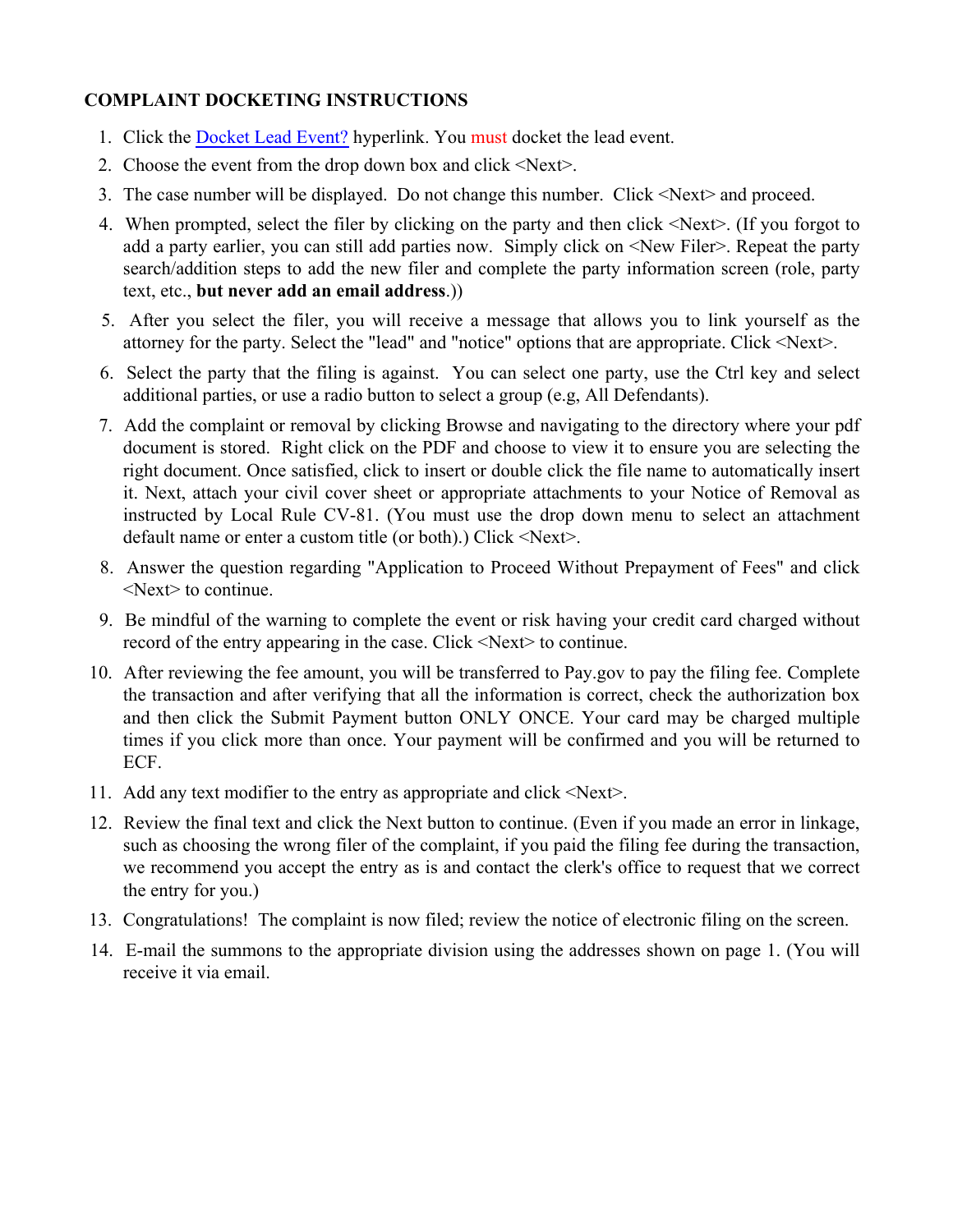15: You many now continue to docket other filings.

Remember to follow the Filing Principles to Apply Each Time You Docket that are described in the **Electronic Case Filing User's Manual:**

- Use Portable Document Format and Limit Each to 15 MB
- Choose the Best Docket Event Available
- If you File in a Multidefendant Criminal Case, Spread the Entry Appropriately
- Abide by Noted Protocols When Adding New Parties
- Do Not Open a New Case if You Made a Mistake But Can Still Docket the Complaint
- Link Related Documents
- If You File a Motion, Attach a Proposed Order
- Attach the Proposed Document as an Exhibit to the Motion for Leave to File the Document
- Use the Notice of Electronic Filing to Determine if You Need to Manually Serve
- If You Make a Docketing Error, Contact the Clerk's Office As Soon As Possible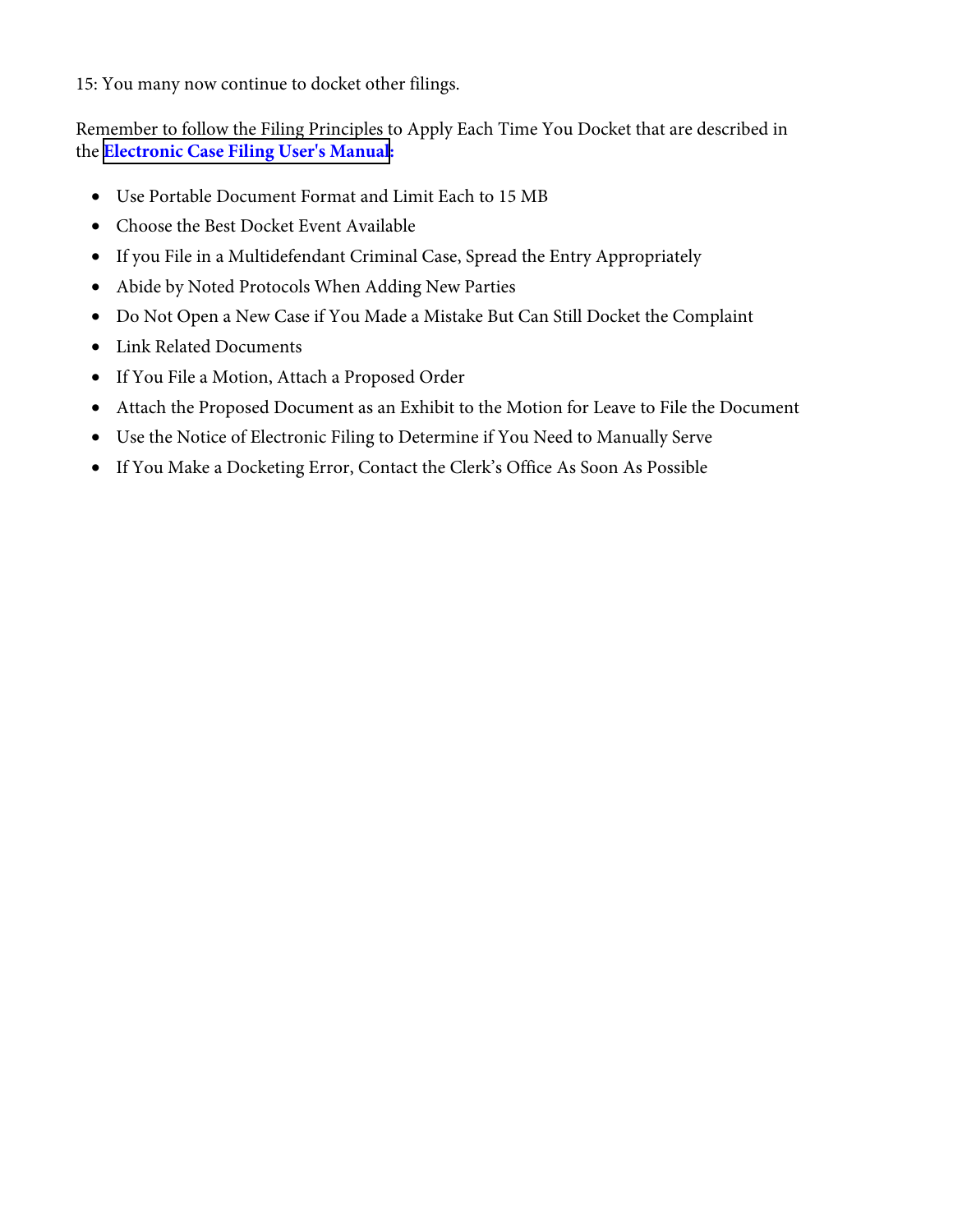## **Appendix A**

If unsure on how to enter a party name, please contact the clerk's office for guidance.

#### 1. **Omit the word "The."**

Examples: The Enrich Company, Inc. Last Name: Enrich Company, Inc.

The City of Toledo Last Name: City of Toledo

#### 2. **Social Security Cases.** Always enter party name as Commissioner of Social Security.

Examples: Department of Health and Human Services Jo Ann B. Barnhart, Commissioner of Social Security Social Security Commissioner Secretary of Health and Human Services

Last Name Field: Commissioner of Social Security

3. **John Does.** If the complaint includes numerous John Does, add as one party name. Never add the numbers, letters or roman numerals to the party name. Always add as party text.

| Doe  |
|------|
| John |
| LX   |
|      |

John Doe Police Officers 1-10 Last Name Field: Doe First Name Field: John Party Text: Police Officers 1-10

### 4. **Estates**

Example: The Estate of James P. Sentinel by Joseph Smith Last Name Field: Smith First Name Field: Joseph Party Text: Executor of the Estate of